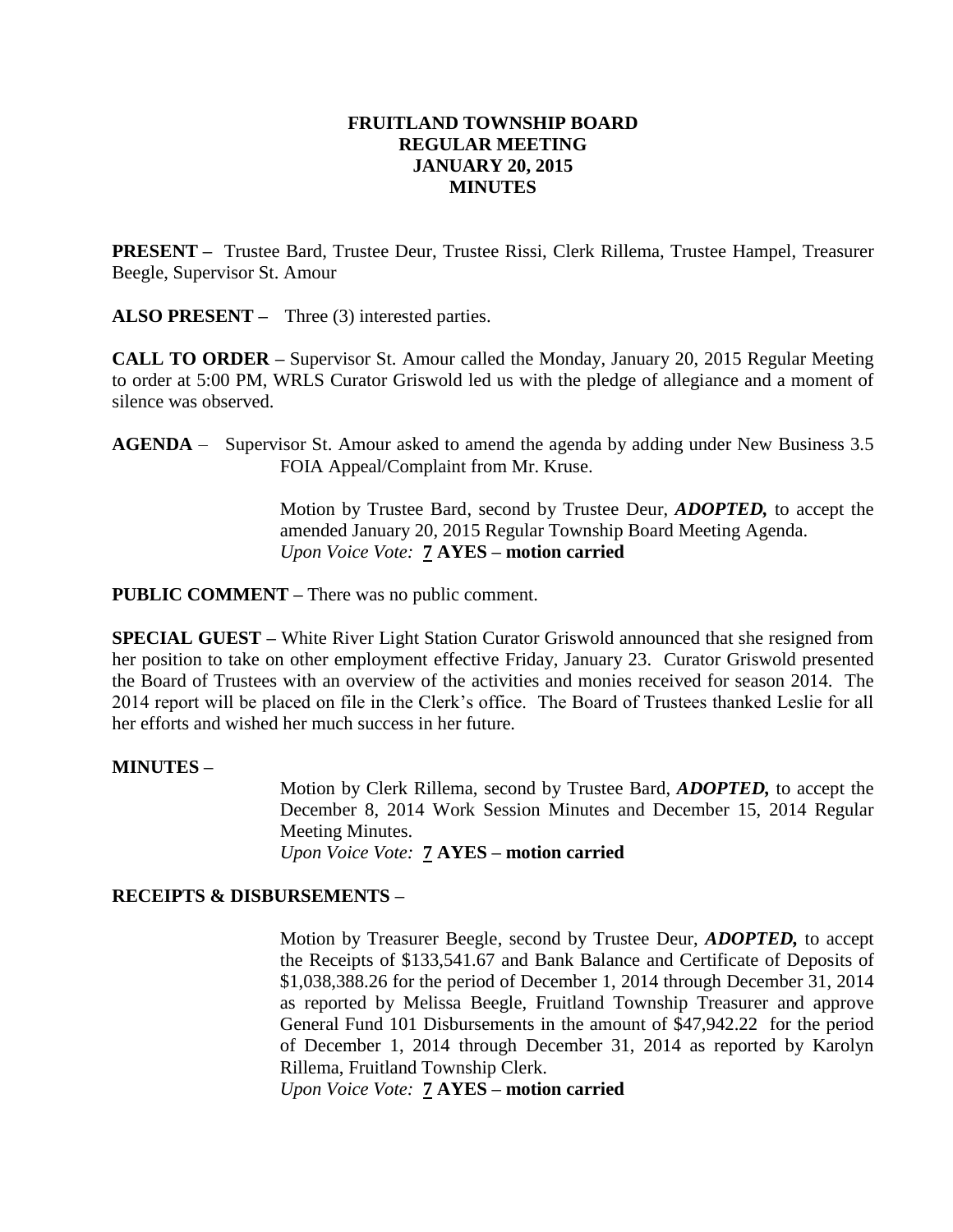**ANNOUNCEMENTS/COMMUNICATIONS –** Supervisor St. Amour stated that representatives of the Muskegon County Road Commission will be here tonight after our meeting to speak on the upcoming millage ballot proposal for members of the community. Parks and Recreation Commission elected Laura Shields to serve out as Chairman for the remainder of 2014-15 fiscal year. Clerk Rillema stated that she received a letter at her home from Zoning Administrator Sandel announcing his retirement as of July 31, 2015.

# **COMMITTEE/BOARD UPDATES –**

- White Lake Ambulance Authority Supervisor St. Amour that the next meeting of the authority is January 28, 2015 at 7 PM. Pro-Med continues with invoicing and some administrative work and the Finance Committee continues to meet to review financials.
- White Lake Fire Authority Treasurer Beegle stated that they met on January 14. The authority is changing its meeting night to the 2nd Wednesday of the month. They meet again on March 11, 2015. The 2014 Annual Report is available and will be placed on file in the Clerk's office. The 2014 Audit is being conducted currently and the upcoming millage in February includes a proposal for funds for the WLFA.
- Planning Commission Trustee Deur stated that the Planning Commission did receive the request from Supervisor St. Amour to revisit the Michillinda Lodge site plan following the ZBA decision, and after lengthy discussion consensus was in their opinion there is no need for a Public Hearing, however, using the same standards that were used for the Site Plan Review they found that the addition of kitchens with the conditions placed by the Zoning Board of Appeals would have no adverse impact and found it does not alter the site plan already approved. They would like to have the added conditions put on the site plan by Zoning Administrator Sandel.
- Parks & Recreation Commission –

Motion by Supervisor St. Amour, second by Trustee Rissi, *ADOPTED,* to authorize Robert Zoellmer as the candidate for the Parks and Recreation Commission to fill Mary Josephson's vacancy. Term Ending November 2016. *Upon Voice Vote:* **7 AYES – motion carried**

Ordinance Enforcement – Supervisor St. Amour updated the Board of Trustees of various ordinance enforcements he has been tracking in the township. Several addresses had junk cars removed. Nestrom Road had a report of someone shooting propane cans which was turned over to the Fire Chief to investigate. 3839 Lakewood Rd and 3980 McMillan Road continue to be monitored for junk. 3323 Worden will need to be re-checked and a complaint of excessive garbage was reported on Blank Road.

# **OLD BUSINESS –**

- 1. Board Sub Committees
	- Fee, Permit, Escrow Schedules Clerk Rillema and Trustee Deur have a proposed amended fee schedule to present at the February work session.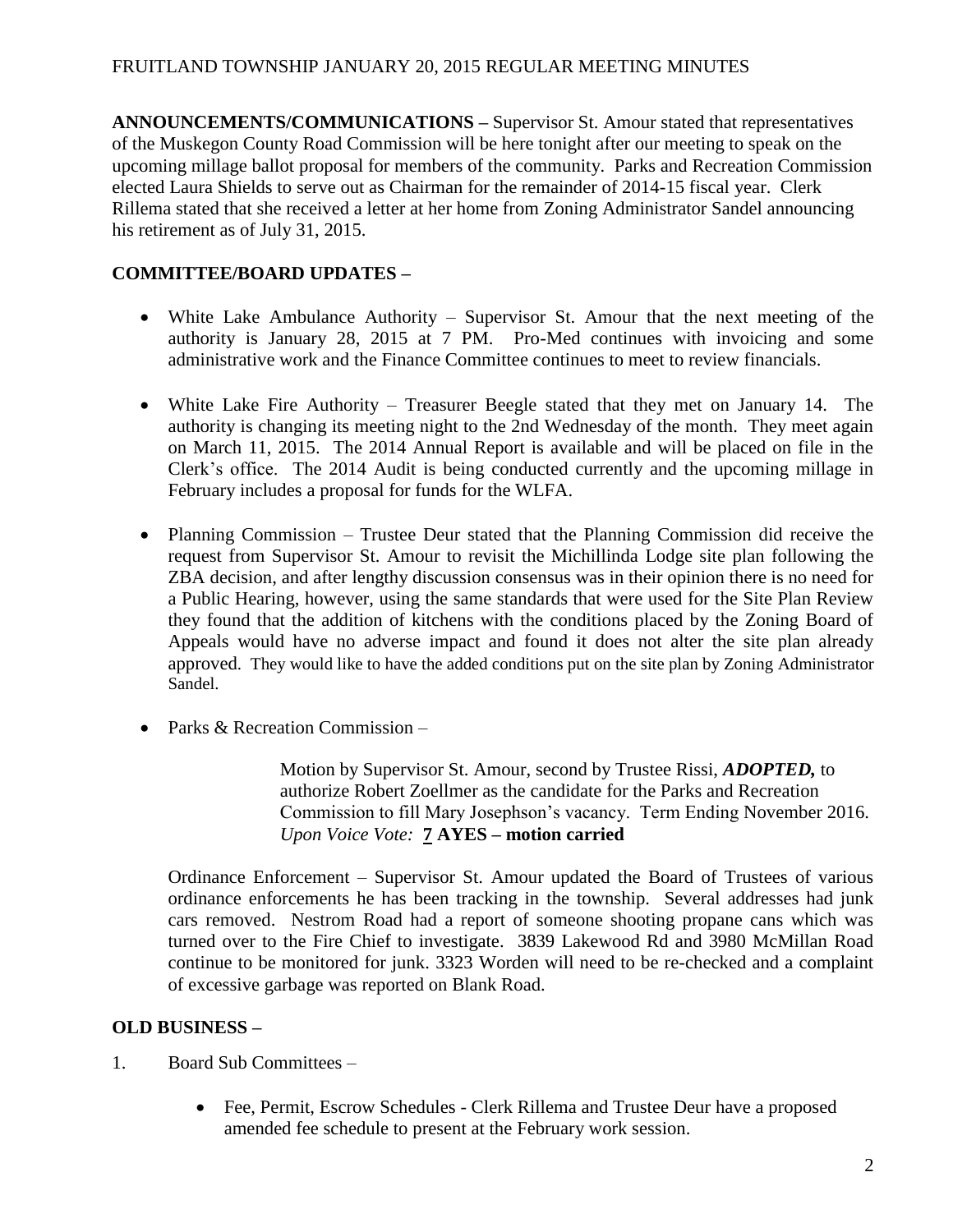- Ecology Station Fees Supervisor St. Amour and Trustee Rissi will have proposed rate increases to present at the February work session too.
- 2. Saxe/Mason Drain Update Supervisor St. Amour stated that Drain Commissioner Moore has scheduled a Board of Determination on February 10, 2015 at 6:30 PM and an informational meeting update for Mason Drain on January 27, 2015 at 6:30 PM. Both will be held at the township hall.

## **NEW BUSINESS -**

1. Discount Dump Day –

Motion by Supervisor St. Amour, second by Trustee Rissi, *ADOPTED,* to authorize Discount Dump Days from Wednesday, June 3, 2015 – Saturday, June 27, 2015 for one trip with a cost of \$5.00. Residents/property owners may pay for and pick up their coupon at the township office and must present the coupon to the Ecology Station Attendant at the time of use. *Roll Call Vote:* Trustee Bard **AYE,** Trustee Deur **AYE**, Trustee Rissi **AYE**, Clerk Rillema **AYE**, Treasurer Beegle **AYE**, Trustee Hampel **AYE**, Supervisor St. Amour **AYE**

 $2<sub>1</sub>$  $3<sup>rd</sup>$  Ouarter 2014-15 Budget Amendments –

> Motion by Clerk Rillema, second by Treasurer Beegle, *ADOPTED,* to authorize the Clerk to make the  $3<sup>rd</sup>$  quarter 2014-15 Budget Amendments as presented. *Roll Call Vote:* Trustee Hampel **AYE,** Treasurer Beegle **AYE**, Clerk Rillema **AYE**, Trustee Rissi **AYE**, Trustee Deur **AYE**, Trustee Bard **AYE**, Supervisor St. Amour **AYE**

- 3. 2015-16 Fiscal Year Proposed Budget Supervisor St. Amour reviewed both the Revenues and Appropriations proposed for the 2015-16 Fiscal Year Budget. He is recommending a 1.75% merit increase for staff and 1.75% for elected officials. He is also proposing increasing meeting pay from \$35.00 to \$40.00 and raised the health insurance fringe. Trustee Deur stated that the health insurance fringe benefit is an ordinance. Supervisor St. Amour will investigate and report at the February work session. The public hearing for the proposed 2015-16 Budget will be held at the February 17, 2015 meeting. The sale of the Fire Barn to the White Lake Fire Authority should the millage pass in February has not been accounted for in the budget. With the budget balanced, \$100,000.00 could be put into Fund 120 – Roads and approximately \$86,000.00 into Fund 990. Proposed Revenues and Appropriations are approximately \$890,000.00. A Road project of Riley-Thompson Road between Orshal and Nestrom will be quoted for a potential project in 2015.
- 3.5 FOIA Appeals/Complaint –

Motion by Trustee Rissi, second by Supervisor St. Amour, *ADOPTED,* to deny Mr. Kruse's appeal dated January 16, 2015 as the FOIA Coordinator's